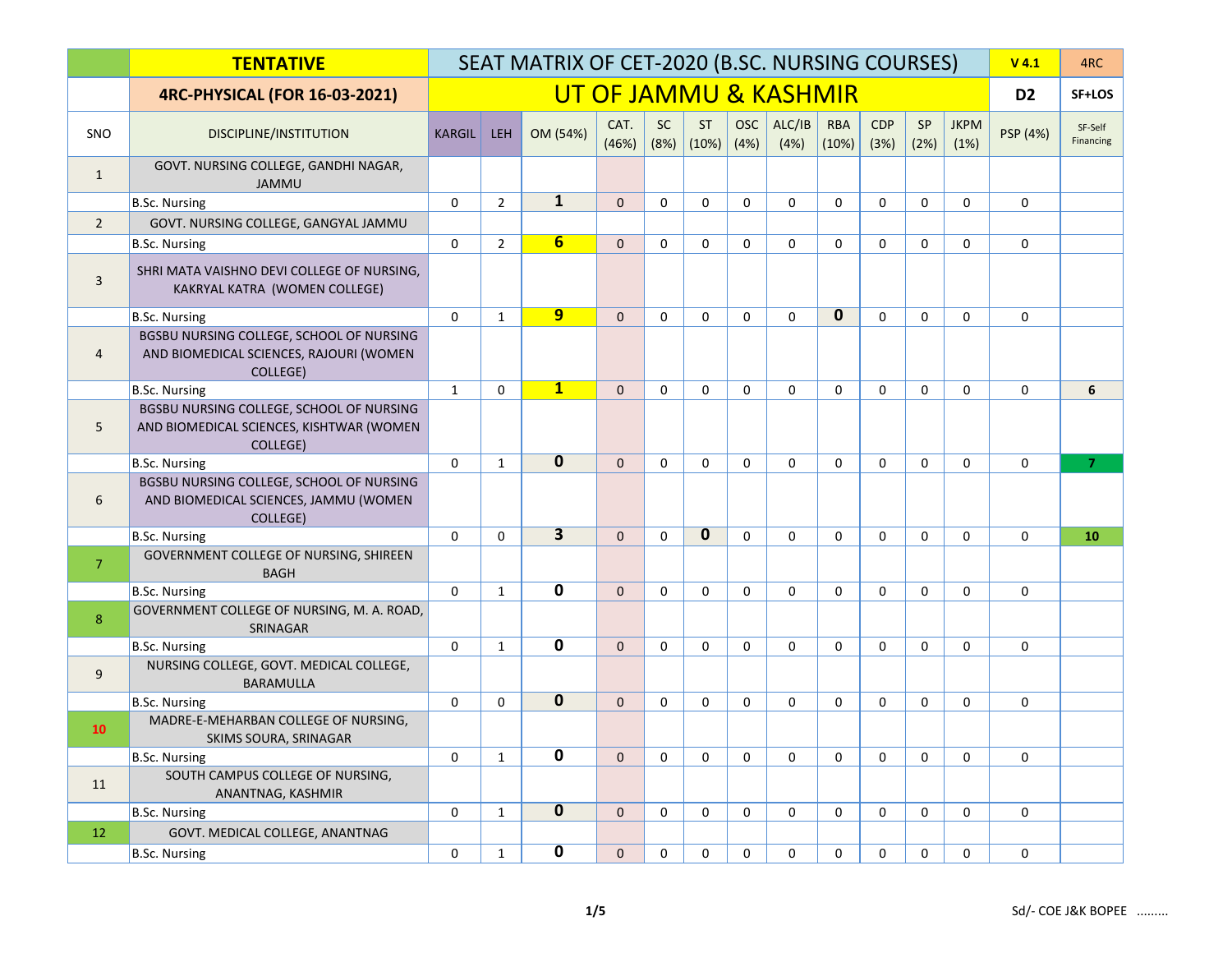| 13             | SYED MANTAUQUI COLLEGE OF NURSING,<br>AWANTIPORA, PULWAMA, KASHMIR              |              |              |                         |                |                |                |                |                |                |              |              |                |              |              |
|----------------|---------------------------------------------------------------------------------|--------------|--------------|-------------------------|----------------|----------------|----------------|----------------|----------------|----------------|--------------|--------------|----------------|--------------|--------------|
|                | <b>B.Sc. Nursing</b>                                                            | $\mathbf 0$  | $\mathbf{1}$ | $\overline{\mathbf{0}}$ | $\mathbf{0}$   | $\mathbf 0$    | $\mathbf 0$    | $\mathbf{0}$   | $\mathbf 0$    | $\mathbf 0$    | $\mathbf 0$  | $\mathbf{0}$ | $\mathbf 0$    | $\mathbf 0$  | $\mathbf 0$  |
| 14             | ALAMDAAR COLLEGE OF NURSING AND MEDICAL<br>TECHNOLOGY, CHARI-E-SHARIEF          |              |              |                         |                |                |                |                |                |                |              |              |                |              |              |
|                | <b>B.Sc. Nursing</b>                                                            | $\mathbf 0$  | $\mathbf 0$  | $\bf{0}$                | $\mathbf{0}$   | $\mathbf 0$    | $\mathbf 0$    | $\mathbf 0$    | $\mathbf 0$    | $\mathbf 0$    | $\mathbf 0$  | $\mathbf 0$  | $\mathbf 0$    | $\mathbf 0$  | $\mathbf{0}$ |
|                | <b>J&amp;K TOTAL (GOVT.)</b>                                                    | $\mathbf{1}$ | 12           | 20                      | $\pmb{0}$      | $\mathbf{0}$   | $\overline{0}$ | $\overline{0}$ | $\overline{0}$ | $\overline{0}$ | $\mathbf{0}$ | $\mathbf{0}$ | $\overline{0}$ | $\pmb{0}$    | 23           |
| $\mathbf{1}$   | RAJIV GANDHI COLLEGE OF NURSING, CHAK<br>BHALWAL, JAMMU                         |              |              |                         |                |                |                |                |                |                |              |              |                |              |              |
|                | <b>B.Sc. Nursing</b>                                                            | $\mathbf 0$  | $\mathbf{0}$ | 40                      | $\mathbf{0}$   | $\mathbf 0$    | $\mathbf 0$    | 0              | $\mathbf 0$    | $\mathbf 0$    | $\Omega$     | $\Omega$     | $\Omega$       | $\mathbf 0$  |              |
| $\overline{2}$ | BEE ENN COLLEGE OF NURSING, CHAK BHALWAL,<br><b>JAMMU</b>                       |              |              |                         |                |                |                |                |                |                |              |              |                |              |              |
|                | <b>B.Sc. Nursing</b>                                                            | $\mathbf 0$  | $\mathbf{0}$ | 34                      | $\overline{0}$ | $\mathbf 0$    | $\mathbf 0$    | $\mathbf{0}$   | $\mathbf 0$    | $\mathbf 0$    | $\mathbf 0$  | $\mathbf{0}$ | $\mathbf 0$    | $\mathbf 0$  |              |
| $\overline{3}$ | STEPHEN COLLEGE OF NURSING, MIRAN SAHIB,<br><b>JAMMU</b>                        |              |              |                         |                |                |                |                |                |                |              |              |                |              |              |
|                | <b>B.Sc. Nursing</b>                                                            | $\mathbf 0$  | $\mathbf{0}$ | $\overline{33}$         | $\mathbf{0}$   | $\mathbf 0$    | $\mathbf 0$    | $\mathbf{0}$   | $\mathbf{0}$   | $\mathbf 0$    | $\mathbf 0$  | $\mathbf{0}$ | $\mathbf 0$    | $\mathbf 0$  |              |
| $\overline{4}$ | BIBI HALIMA COLLEGE OF NURSING & MEDICAL<br>TECHNOLOGY, SRINAGAR                |              |              |                         |                |                |                |                |                |                |              |              |                |              |              |
|                | <b>B.Sc. Nursing</b>                                                            | $\mathbf 0$  | $\Omega$     | $\overline{\mathbf{0}}$ | $\mathbf{0}$   | $\mathbf 0$    | $\mathbf 0$    | $\mathbf 0$    | $\mathbf 0$    | $\Omega$       | $\Omega$     | $\Omega$     | $\Omega$       | $\mathbf 0$  | $\mathbf{0}$ |
| 5              | ARSH INSTITUTE OF HEALTH SCIENCES &<br>TECHNOLOGY, KHANMOH, SRINAGAR            |              |              |                         |                |                |                |                |                |                |              |              |                |              |              |
|                | <b>B.Sc. Nursing</b>                                                            | $\mathbf 0$  | $\mathbf{0}$ | $\overline{2}$          | $\mathbf{0}$   | $\mathbf 0$    | $\mathbf 0$    | $\mathbf{0}$   | 0              | $\mathbf 0$    | $\Omega$     | $\mathbf 0$  | $\Omega$       | $\mathbf 0$  | $\mathbf 0$  |
| 6              | S.E.M. COLLEGE OF NURSING & PARA-MEDICAL<br>SCIENCES, HUMHAMA, BUDGAM, SRINAGAR |              |              |                         |                |                |                |                |                |                |              |              |                |              |              |
|                | <b>B.Sc. Nursing</b>                                                            | $\mathbf 0$  | $\Omega$     | $\overline{4}$          | $\Omega$       | $\Omega$       | $\mathbf 0$    | 0              | $\mathbf 0$    | $\mathbf 0$    | $\Omega$     | $\Omega$     | $\Omega$       | $\mathbf 0$  | $\mathbf 0$  |
| $\overline{7}$ | IBN-SINA COLLEGE OF NURSING & HEALTH<br>SCIENCES, OMPORA, BUDGAM, SRINAGAR      |              |              |                         |                |                |                |                |                |                |              |              |                |              |              |
|                | <b>B.Sc. Nursing</b>                                                            | $\mathbf 0$  | $\mathbf{0}$ | $\overline{\mathbf{0}}$ | $\mathbf{0}$   | $\mathbf 0$    | $\mathbf 0$    | $\mathbf 0$    | $\mathbf 0$    | $\mathbf 0$    | $\mathbf 0$  | $\mathbf{0}$ | $\mathbf 0$    | $\mathbf 0$  | $\mathbf 0$  |
| 8              | RAMZAN INSTITUTE OF PARA-MEDICAL SCIENCES,<br>GULSHAN NAGAR, BY PASS, SRINAGAR  |              |              |                         |                |                |                |                |                |                |              |              |                |              |              |
|                | <b>B.Sc. Nursing</b>                                                            | $\mathbf 0$  | $\mathbf{0}$ | $\overline{\mathbf{0}}$ | $\mathbf{0}$   | $\mathbf 0$    | $\mathbf 0$    | $\mathbf 0$    | 0              | $\mathbf 0$    | $\mathbf 0$  | $\mathbf{0}$ | $\mathbf 0$    | $\mathbf 0$  | $\mathbf 0$  |
| 9              | DATA RANPAT DEV COLLEGE, KATHUA                                                 |              |              |                         |                |                |                |                |                |                |              |              |                |              |              |
|                | <b>B.Sc. Nursing</b>                                                            | $\mathbf 0$  | $\mathbf 0$  | 57                      | $\overline{0}$ | $\mathbf 0$    | $\mathbf 0$    | 0              | $\mathbf 0$    | $\mathbf 0$    | $\mathbf 0$  | $\mathbf 0$  | $\mathbf 0$    | 0            |              |
| 10             | HANEFA NURSING COLLGE, SOPORE                                                   |              |              |                         |                |                |                |                |                |                |              |              |                |              |              |
|                | <b>B.Sc. Nursing</b>                                                            | $\Omega$     | $\Omega$     | $\overline{0}$          | $\Omega$       | $\Omega$       | $\Omega$       | $\Omega$       | $\Omega$       | $\Omega$       | $\Omega$     | $\Omega$     | $\Omega$       | $\mathbf 0$  |              |
|                | <b>J&amp;K TOTAL (PVT.)</b>                                                     | $\mathbf{0}$ | $\mathbf{0}$ | 170                     | $\mathbf{0}$   | $\mathbf{0}$   | $\overline{0}$ | $\mathbf{0}$   | $\overline{0}$ | $\mathbf{0}$   | $\mathbf{0}$ | $\mathbf{0}$ | $\mathbf{0}$   | $\mathbf{0}$ | $\mathbf{0}$ |
|                | <b>J&amp;K TOTAL (GOVT./PVT.)</b>                                               | $\mathbf{1}$ | 12           | 190                     | $\mathbf{0}$   | $\overline{0}$ | $\mathbf{0}$   | $\overline{0}$ | $\mathbf{0}$   | $\overline{0}$ | $\Omega$     | $\Omega$     | $\mathbf{0}$   | $\mathbf{0}$ | 23           |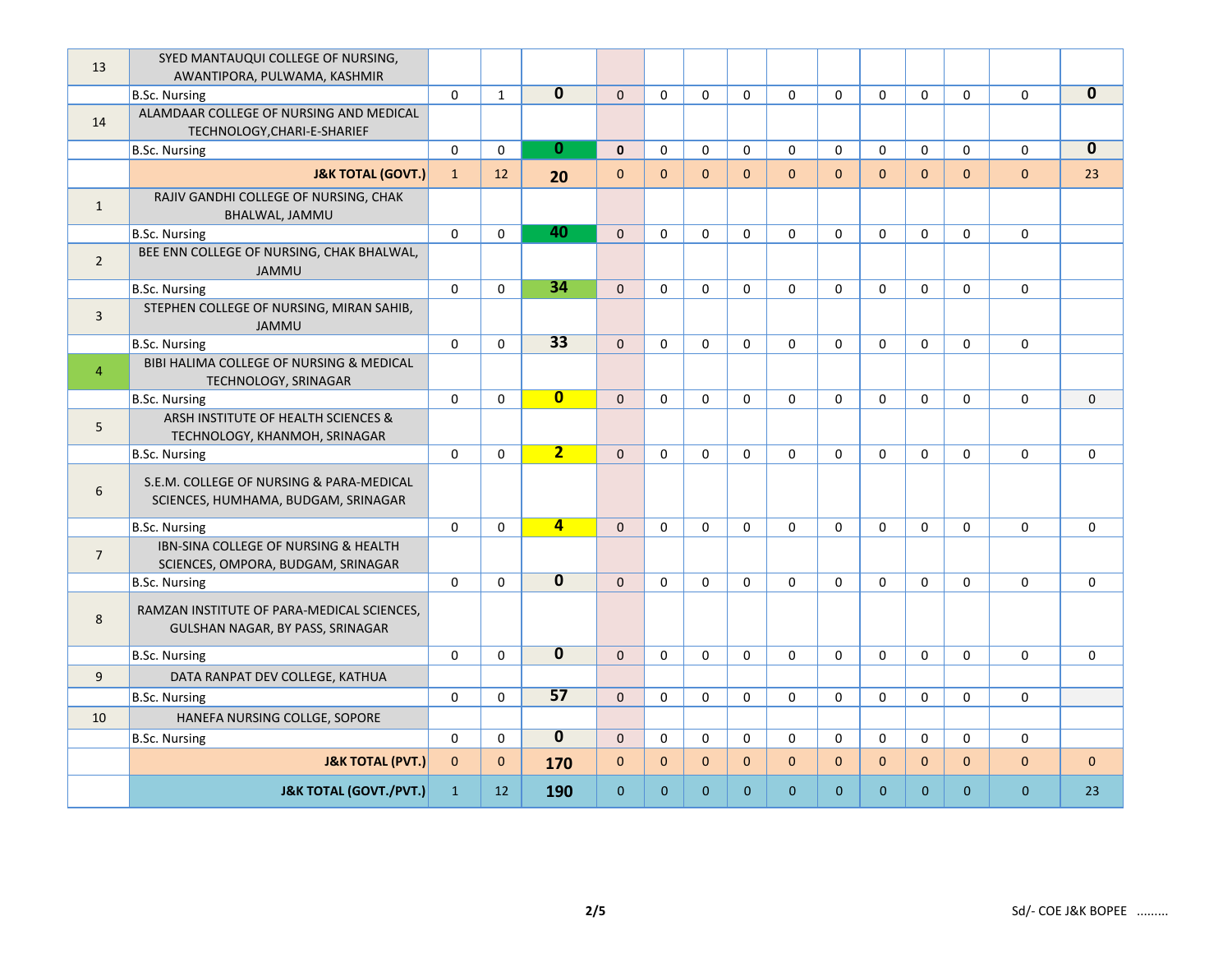|                | <b>TENTATIVE</b>                          | SEAT MATRIX OF CET-2020 (B.SC. PARA-MEDICAL COURSES) |                       |                |                |                   |                    |                    |                |                     |                    | $V$ 4.1      | 4RC                 |                |      |
|----------------|-------------------------------------------|------------------------------------------------------|-----------------------|----------------|----------------|-------------------|--------------------|--------------------|----------------|---------------------|--------------------|--------------|---------------------|----------------|------|
|                | <b>4RC-PHYSICAL (FOR 16-03-2021)</b>      |                                                      | UT OF JAMMU & KASHMIR |                |                |                   |                    |                    |                |                     |                    |              | D <sub>2</sub>      | SF+LOS         |      |
| SNO            | DISCIPLINE/INSTITUTION                    | <b>KARGIL</b>                                        | <b>LEH</b>            | OM (54%)       | CAT.<br>(46%)  | <b>SC</b><br>(8%) | <b>ST</b><br>(10%) | <b>OSC</b><br>(4%) | ALC/IB<br>(4%) | <b>RBA</b><br>(10%) | <b>CDP</b><br>(3%) | SP<br>(2%)   | <b>JKPM</b><br>(1%) | PSP (4%)       | Mgt. |
| $\mathbf{1}$   | GOVT. MEDICAL COLLEGE, JAMMU              |                                                      |                       |                |                |                   |                    |                    |                |                     |                    |              |                     |                |      |
|                | <b>B.Sc. Medical Lab Technology</b>       | $\mathbf{1}$                                         | $\Omega$              | $\mathbf{1}$   | $\Omega$       | $\Omega$          | $\mathbf 0$        | $\Omega$           | $\Omega$       | $\Omega$            | $\mathbf 0$        | $\Omega$     | $\Omega$            | $\Omega$       |      |
|                | <b>B.Sc. Operation Theatre Technology</b> | $\Omega$                                             | $\mathbf{1}$          | $\mathbf 0$    | $\Omega$       | $\Omega$          | $\mathbf 0$        | $\mathbf 0$        | $\mathbf 0$    | $\Omega$            | $\Omega$           | $\mathbf 0$  | 0                   | $\mathbf 0$    |      |
|                | <b>B.Sc. Renal Dialysis Technology</b>    | $\Omega$                                             | $\mathbf{1}$          | $\mathbf{1}$   | $\Omega$       | $\Omega$          | $\mathbf 0$        | 0                  | $\Omega$       | $\Omega$            | 0                  | $\Omega$     | 0                   | $\mathbf 0$    |      |
|                | <b>B.Sc. Radiography Technology</b>       | $\mathbf 0$                                          | $\mathbf 0$           | $\mathbf 0$    | $\mathbf{0}$   | $\Omega$          | $\mathbf 0$        | $\mathbf 0$        | $\mathbf 0$    | $\Omega$            | $\mathbf 0$        | $\mathbf 0$  | $\mathbf 0$         | $\mathbf 0$    |      |
|                | <b>B.Sc. Anaesthesia Technology</b>       | 0                                                    | $\mathbf 0$           | $\mathbf 0$    | $\mathbf 0$    | $\Omega$          | $\mathbf 0$        | $\mathbf 0$        | $\mathbf 0$    | $\mathbf 0$         | $\mathbf 0$        | $\mathbf 0$  | $\mathbf 0$         | $\mathbf 0$    |      |
|                | <b>B.Sc. Cardiac Care Technology</b>      | $\mathbf{1}$                                         | $\Omega$              | $\mathbf 0$    | $\Omega$       | $\Omega$          | $\Omega$           | $\Omega$           | $\Omega$       | $\Omega$            | $\Omega$           | $\mathbf 0$  | $\overline{0}$      | $\mathbf 0$    |      |
|                | <b>B.Sc. Respiratory Care Technology</b>  | $\Omega$                                             | $\Omega$              | $\mathbf 0$    | $\Omega$       | $\Omega$          | $\mathbf 0$        | $\Omega$           | $\Omega$       | $\Omega$            | $\Omega$           | $\Omega$     | $\overline{0}$      | $\mathbf 0$    |      |
|                | <b>B.Sc. Neuro-Sciences Technology</b>    | $\Omega$                                             | $\mathbf{1}$          | $\bf{0}$       | $\Omega$       | $\Omega$          | $\Omega$           | $\Omega$           | $\Omega$       | $\Omega$            | $\Omega$           | $\Omega$     | $\overline{0}$      | $\Omega$       |      |
|                | <b>TOTAL</b>                              | $\overline{2}$                                       | $\overline{3}$        | $\overline{2}$ | $\overline{0}$ | $\Omega$          | $\mathbf{0}$       | $\overline{0}$     | $\Omega$       | $\mathbf{0}$        | $\mathbf{0}$       | $\Omega$     | $\overline{0}$      | $\Omega$       |      |
| $\overline{2}$ | GOVT. MEDICAL COLLEGE, KATHUA             |                                                      |                       |                |                |                   |                    |                    |                |                     |                    |              |                     |                |      |
|                | <b>B.Sc. Medical Lab Technology</b>       | 1                                                    | 0                     | 11             | $\mathbf{0}$   | $\Omega$          | $\mathbf 0$        | $\mathbf 0$        | 0              | 0                   | 0                  | 0            | 0                   | 0              |      |
|                | <b>B.Sc. Operation Theatre Technology</b> | $\Omega$                                             | $\Omega$              | 15             | $\Omega$       | $\Omega$          | $\pmb{0}$          | $\pmb{0}$          | $\Omega$       | $\Omega$            | $\Omega$           | $\pmb{0}$    | $\boldsymbol{0}$    | $\pmb{0}$      |      |
|                | <b>B.Sc. Renal Dialysis Technology</b>    | $\Omega$                                             | $\mathbf{1}$          | 9              | $\Omega$       | $\mathbf{0}$      | $\mathbf 0$        | $\mathbf 0$        | $\Omega$       | $\Omega$            | $\Omega$           | $\mathbf{0}$ | $\mathbf 0$         | $\mathbf 0$    |      |
|                | <b>TOTAL</b>                              | $\mathbf{1}$                                         | $1\,$                 | 35             | $\mathbf{0}$   | $\mathbf{0}$      | $\Omega$           | $\overline{0}$     | $\Omega$       | $\mathbf{0}$        | $\Omega$           | $\Omega$     | $\overline{0}$      | $\overline{0}$ |      |
| 3              | GOVT. MEDICAL COLLEGE, RAJOURI            |                                                      |                       |                |                |                   |                    |                    |                |                     |                    |              |                     |                |      |
|                | <b>B.Sc. Medical Lab Technology</b>       | $\mathbf{1}$                                         | $\mathbf 0$           | $\overline{2}$ | $\mathbf{0}$   | $\mathbf 0$       | $\mathbf 0$        | $\mathbf 0$        | 0              | 0                   | $\mathbf 0$        | $\mathbf 0$  | 0                   | 0              |      |
|                | <b>B.Sc. Operation Theatre Technology</b> | $\mathbf 0$                                          | $\mathbf 0$           | 2 <sup>2</sup> | $\mathbf 0$    | $\mathbf 0$       | $\pmb{0}$          | $\mathbf 0$        | $\mathbf 0$    | $\mathbf 0$         | $\mathbf 0$        | $\mathbf 0$  | $\mathbf 0$         | $\mathbf 0$    |      |
|                | <b>B.Sc. Renal Dialysis Technology</b>    | 0                                                    | $\mathbf{1}$          | 11             | $\Omega$       | $\Omega$          | $\Omega$           | $\Omega$           | $\Omega$       | $\Omega$            | $\Omega$           | $\Omega$     | $\overline{0}$      | $\Omega$       |      |
|                | <b>TOTAL</b>                              | $\mathbf{1}$                                         | $\mathbf{1}$          | 15             | $\Omega$       | $\Omega$          | $\Omega$           | $\overline{0}$     | $\Omega$       | $\Omega$            | $\Omega$           | $\Omega$     | $\overline{0}$      | $\Omega$       |      |
| $\overline{4}$ | GOVT. MEDICAL COLLEGE, DODA               |                                                      |                       |                |                |                   |                    |                    |                |                     |                    |              |                     |                |      |
|                | <b>B.Sc. Medical Lab Technology</b>       | $\mathbf{1}$                                         | $\Omega$              | 10             | $\mathbf{0}$   | $\Omega$          | $\mathbf 0$        | $\Omega$           | $\mathbf 0$    | $\mathbf 0$         | 0                  | 0            | $\mathbf 0$         | $\mathbf 0$    |      |
|                | <b>B.Sc. Operation Theatre Technology</b> | $\mathbf{0}$                                         | $\mathbf 0$           | $\overline{3}$ | $\mathbf 0$    | $\mathbf 0$       | $\mathbf 0$        | $\mathbf 0$        | $\mathbf 0$    | $\mathbf 0$         | $\mathbf 0$        | $\mathbf 0$  | $\mathbf 0$         | $\mathbf 0$    |      |
|                | <b>B.Sc. Renal Dialysis Technology</b>    | $\Omega$                                             | $\mathbf 1$           | 12             | $\mathbf 0$    | 0                 | $\mathbf 0$        | $\mathbf 0$        | $\Omega$       | $\Omega$            | $\mathbf 0$        | $\mathbf 0$  | $\mathbf 0$         | $\mathbf 0$    |      |
|                | <b>TOTAL</b>                              | $\mathbf{1}$                                         | $\mathbf{1}$          | 25             | $\Omega$       | $\Omega$          | $\Omega$           | $\overline{0}$     | $\Omega$       | $\Omega$            | $\Omega$           | $\Omega$     | $\overline{0}$      | $\overline{0}$ |      |
| 5              | GOVT. MEDICAL COLLEGE, SRINAGAR           |                                                      |                       |                |                |                   |                    |                    |                |                     |                    |              |                     |                |      |
|                | <b>B.Sc. Medical Lab Technology</b>       | $\mathbf{1}$                                         | $\Omega$              | $\Omega$       | $\Omega$       | $\Omega$          | $\mathbf 0$        | $\Omega$           | $\mathbf 0$    | $\Omega$            | $\mathbf 0$        | $\mathbf 0$  | $\Omega$            | $\Omega$       |      |
|                | <b>B.Sc. Operation Theatre Technology</b> | $\mathbf{1}$                                         | $\Omega$              | $\mathbf{0}$   | $\Omega$       | $\Omega$          | $\mathbf 0$        | $\mathbf 0$        | $\mathbf 0$    | $\Omega$            | $\Omega$           | $\mathbf 0$  | 0                   | $\mathbf 0$    |      |
|                | <b>B.Sc. Renal Dialysis Technology</b>    | $\Omega$                                             | $\mathbf{1}$          | $\mathbf 0$    | $\Omega$       | $\Omega$          | $\mathbf 0$        | 0                  | $\Omega$       | $\Omega$            | 0                  | $\mathbf 0$  | $\overline{0}$      | $\mathbf 0$    |      |
|                | <b>B.Sc. Radiography Technology</b>       | $\mathbf 0$                                          | $\mathbf 0$           | $\mathbf 0$    | $\overline{0}$ | $\mathbf 0$       | $\mathbf 0$        | $\mathbf 0$        | $\mathbf 0$    | $\mathbf 0$         | $\mathbf 0$        | $\mathbf 0$  | $\mathbf 0$         | $\mathbf 0$    |      |
|                | B.Sc. Anaesthesia Technology              | $\Omega$                                             | $\Omega$              | $\Omega$       | $\Omega$       | $\mathbf{0}$      | $\Omega$           | $\mathbf 0$        | $\mathbf 0$    | $\mathbf{0}$        | $\mathbf{0}$       | $\mathbf 0$  | $\mathbf 0$         | $\Omega$       |      |
|                | <b>B.Sc. Cardiac Care Technology</b>      | $\Omega$                                             | $\mathbf{1}$          | $\overline{0}$ | $\mathbf 0$    | $\Omega$          | $\Omega$           | 0                  | $\Omega$       | $\Omega$            | $\Omega$           | $\mathbf 0$  | 0                   | $\mathbf 0$    |      |
|                | <b>B.Sc. Respiratory Care Technology</b>  | $\Omega$                                             | $\Omega$              | $\mathbf{0}$   | $\mathbf{0}$   | $\Omega$          | $\mathbf 0$        | $\Omega$           | $\Omega$       | $\Omega$            | $\Omega$           | $\Omega$     | 0                   | $\mathbf 0$    |      |
|                | <b>B.Sc. Neuro-Sciences Technology</b>    | $\mathbf{1}$                                         | $\Omega$              | $\overline{0}$ | $\mathbf{0}$   | $\Omega$          | $\Omega$           | 0                  | $\Omega$       | $\Omega$            | 0                  | $\Omega$     | $\overline{0}$      | 0              |      |

**Note: 1 Seat of B.Sc. MLT at GMC Jammu of OM reserved for PWD Category**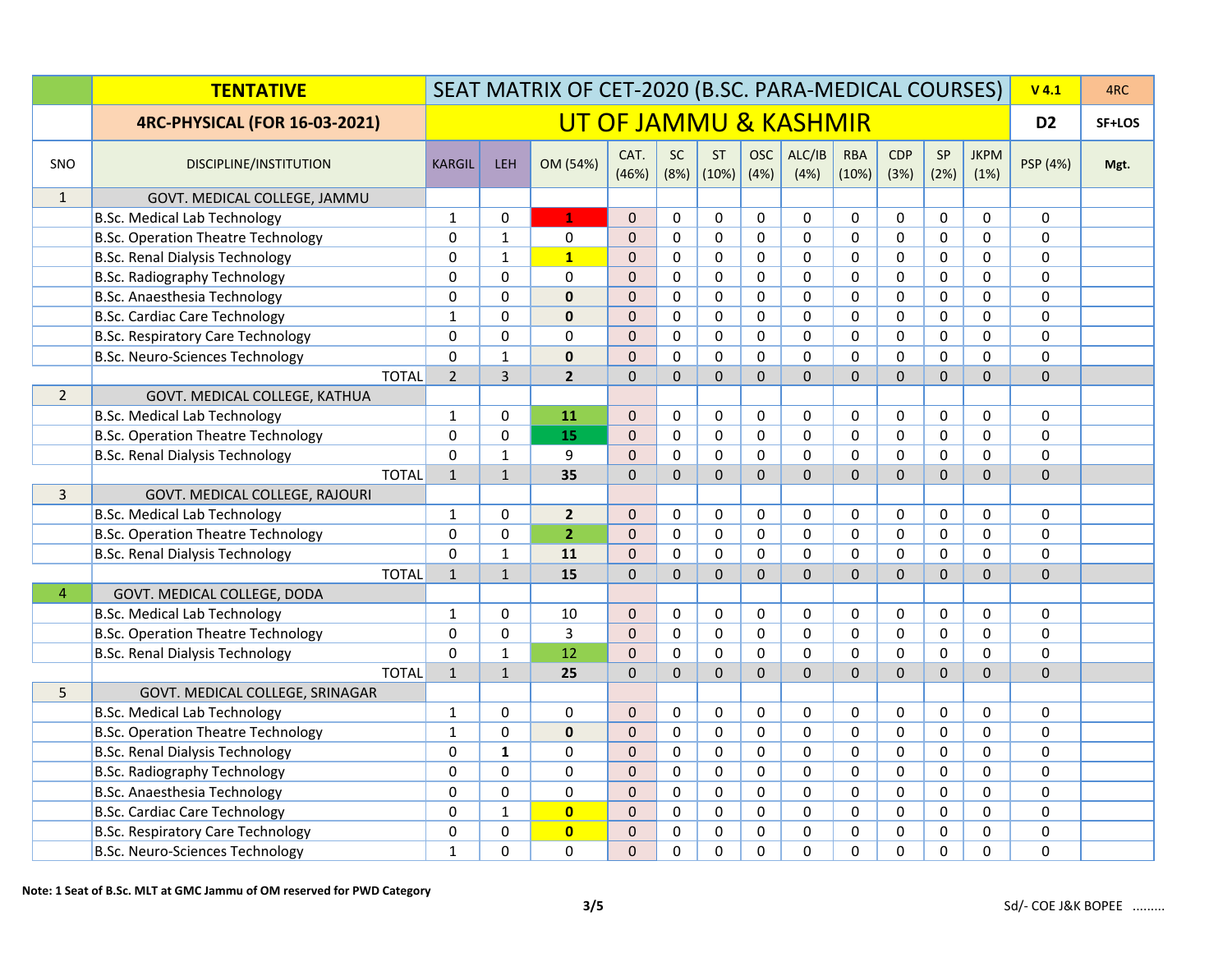|                | <b>B.Sc. Radiotherapy</b>                 | $\Omega$       | $\Omega$       | $\mathbf{0}$   | $\Omega$       | $\Omega$       | $\Omega$       | $\Omega$     | $\Omega$       | $\Omega$       | $\Omega$       | $\Omega$       | $\Omega$     | $\Omega$       |                |
|----------------|-------------------------------------------|----------------|----------------|----------------|----------------|----------------|----------------|--------------|----------------|----------------|----------------|----------------|--------------|----------------|----------------|
|                | B.Sc. Physiotherapy                       | $\mathbf{0}$   | $\mathbf{1}$   | $\mathbf{0}$   | $\Omega$       | $\Omega$       | $\Omega$       | $\Omega$     | $\Omega$       | $\Omega$       | $\Omega$       | $\Omega$       | $\Omega$     | $\Omega$       |                |
|                | <b>TOTAL</b>                              | $\overline{3}$ | $\overline{3}$ | $\mathbf{0}$   | $\Omega$       | $\Omega$       | $\Omega$       | $\Omega$     | $\Omega$       | $\Omega$       | $\Omega$       | $\Omega$       | $\Omega$     | $\Omega$       |                |
| 6              | GOVT. MEDICAL COLLEGE, ANANTNAG           |                |                |                |                |                |                |              |                |                |                |                |              |                |                |
|                | <b>B.Sc. Medical Lab Technology</b>       | $\mathbf{1}$   | $\Omega$       | 0              | $\overline{0}$ | $\Omega$       | 0              | $\mathbf 0$  | $\mathbf 0$    | $\Omega$       | $\Omega$       | $\mathbf{0}$   | $\Omega$     | $\Omega$       |                |
|                | <b>B.Sc. Operation Theatre Technology</b> | 0              | $\Omega$       | $\Omega$       | $\Omega$       | $\Omega$       | $\Omega$       | $\Omega$     | $\Omega$       | $\Omega$       | $\Omega$       | $\mathbf{0}$   | $\Omega$     | $\Omega$       |                |
|                | <b>B.Sc. Renal Dialysis Technology</b>    | 0              | $\mathbf{1}$   | $\Omega$       | $\mathbf 0$    | $\Omega$       | 0              | $\Omega$     | $\mathbf 0$    | $\Omega$       | $\Omega$       | $\mathbf{0}$   | $\Omega$     | $\mathbf 0$    |                |
|                | <b>B.Sc. Radiography Technology</b>       | 0              | $\Omega$       | 0              | $\mathbf 0$    | $\Omega$       | 0              | $\Omega$     | $\Omega$       | $\Omega$       | $\Omega$       | $\mathbf{0}$   | $\Omega$     | $\mathbf 0$    |                |
|                | B.Sc. Anaesthesia Technology              | 0              | $\Omega$       | $\mathbf{0}$   | $\mathbf 0$    | $\Omega$       | 0              | $\Omega$     | $\mathbf 0$    | 0              | $\Omega$       | $\mathbf{0}$   | $\Omega$     | $\Omega$       |                |
|                | <b>TOTAL</b>                              | $\mathbf{1}$   | $\mathbf{1}$   | $\mathbf{0}$   | $\mathbf{0}$   | 0              | $\Omega$       | $\Omega$     | $\Omega$       | $\Omega$       | $\Omega$       | $\Omega$       | $\Omega$     | $\Omega$       |                |
| $\overline{7}$ | GOVT. MEDICAL COLLEGE, BARAMULLA          |                |                |                |                |                |                |              |                |                |                |                |              |                |                |
|                | <b>B.Sc. Medical Lab Technology</b>       | 0              | $\mathbf{1}$   | 0              | $\overline{0}$ | $\Omega$       | 0              | $\mathbf 0$  | $\mathbf 0$    | $\Omega$       | 0              | $\mathbf 0$    | $\mathbf 0$  | $\Omega$       |                |
|                | <b>B.Sc. Operation Theatre Technology</b> | 0              | $\mathbf 0$    | $\overline{0}$ | $\mathbf 0$    | $\Omega$       | 0              | $\mathbf 0$  | $\mathbf 0$    | $\Omega$       | $\mathbf 0$    | $\mathbf 0$    | $\mathbf 0$  | $\mathbf 0$    |                |
|                | <b>B.Sc. Renal Dialysis Technology</b>    | $\mathbf{1}$   | $\Omega$       | $\mathbf 0$    | $\mathbf{0}$   | $\Omega$       | $\Omega$       | $\Omega$     | $\Omega$       | $\Omega$       | $\Omega$       | $\mathbf{0}$   | $\Omega$     | $\Omega$       |                |
|                | <b>B.Sc. Radiography Technology</b>       | 0              | $\Omega$       | $\overline{0}$ | $\Omega$       | $\Omega$       | $\Omega$       | $\Omega$     | $\Omega$       | $\Omega$       | $\Omega$       | $\mathbf{0}$   | $\Omega$     | $\mathbf 0$    |                |
|                | B.Sc. Anaesthesia Technology              | $\Omega$       | $\mathbf{1}$   | $\mathbf{0}$   | $\mathbf{0}$   | $\Omega$       | 0              | $\Omega$     | $\Omega$       | $\Omega$       | $\Omega$       | $\mathbf{0}$   | $\Omega$     | $\Omega$       |                |
|                | <b>TOTAL</b>                              | $\mathbf{1}$   | $\overline{2}$ | $\mathbf{0}$   | $\mathbf{0}$   | 0              | $\Omega$       | $\mathbf{0}$ | $\overline{0}$ | $\Omega$       | $\mathbf{0}$   | $\Omega$       | $\mathbf{0}$ | $\mathbf 0$    |                |
|                | <b>J&amp;K TOTAL (GOVT.)</b>              | 10             | 12             | 77             | $\Omega$       | $\Omega$       | $\Omega$       | $\Omega$     | $\Omega$       | $\Omega$       | $\Omega$       | $\Omega$       | $\Omega$     | $\Omega$       |                |
|                | DR. QADRI'S COLLEGE OF MEDICAL LABORATORY |                |                |                |                |                |                |              |                |                |                |                |              |                |                |
| $\mathbf{1}$   | TECHNOLOGY, KARAN NAGAR, SRINAGAR         |                |                |                |                |                |                |              |                |                |                |                |              |                |                |
|                |                                           |                |                |                |                |                |                |              |                |                |                |                |              |                |                |
|                | <b>B.Sc. Medical Lab Technology</b>       | $\Omega$       | $\Omega$       | 6 <sup>1</sup> | $\Omega$       | $\Omega$       | 0              | $\Omega$     | $\Omega$       | $\Omega$       | $\Omega$       | $\mathbf{0}$   | $\Omega$     | $\Omega$       | 4              |
|                | <b>TOTAL</b>                              | $\mathbf{0}$   | $\Omega$       | 6              | $\Omega$       | $\overline{0}$ | $\Omega$       | $\Omega$     | $\Omega$       | $\Omega$       | $\Omega$       | $\mathbf{0}$   | $\Omega$     | $\overline{0}$ | $\overline{4}$ |
| $\overline{2}$ | DOLPHIN INSTITUTE OF MEDICAL SCIENCES &   |                |                |                |                |                |                |              |                |                |                |                |              |                |                |
|                | TECHNOLOGY, TAHAB, PULWAMA                |                |                |                |                |                |                |              |                |                |                |                |              |                |                |
|                | <b>B.Sc. Medical Lab Technology</b>       | 0              | $\Omega$       | 9              | $\mathbf{0}$   | $\Omega$       | 0              | $\mathbf 0$  | $\mathbf 0$    | $\Omega$       | $\Omega$       | $\mathbf{0}$   | $\mathbf 0$  | $\mathbf 0$    |                |
|                | <b>B.Sc. Operation Theatre Technology</b> | 0              | $\Omega$       | 9              | $\mathbf{0}$   | $\Omega$       | $\Omega$       | $\Omega$     | $\mathbf 0$    | $\Omega$       | $\Omega$       | $\mathbf{0}$   | $\Omega$     | $\mathbf 0$    |                |
|                | <b>B.Sc. Radiography Technology</b>       | $\Omega$       | $\Omega$       | 11             | $\overline{0}$ | $\Omega$       | $\Omega$       | $\mathbf 0$  | $\Omega$       | $\Omega$       | $\Omega$       | $\mathbf{0}$   | $\Omega$     | $\Omega$       |                |
|                | <b>TOTAL</b>                              | $\overline{0}$ | $\Omega$       | 29             | $\mathbf 0$    | 0              | $\Omega$       | $\Omega$     | $\Omega$       | $\overline{0}$ | $\overline{0}$ | $\Omega$       | $\Omega$     | $\mathbf 0$    |                |
| 3              | ARSH INSTITUTE OF HEALTH SCIENCES &       |                |                |                |                |                |                |              |                |                |                |                |              |                |                |
|                | TECHNOLOGY, KHANMOH, SRINAGAR             |                |                |                |                |                |                |              |                |                |                |                |              |                |                |
|                | <b>B.Sc. Operation Theatre Technology</b> | 0              | $\mathbf 0$    | 6              | $\mathbf{0}$   | 0              | 0              | $\mathbf 0$  | $\mathbf 0$    | $\Omega$       | $\Omega$       | $\mathbf{0}$   | $\mathbf 0$  | $\mathbf 0$    |                |
|                | <b>TOTAL</b>                              | $\mathbf 0$    | $\overline{0}$ | 6              | $\mathbf 0$    | 0              | $\mathbf{0}$   | $\mathbf{0}$ | $\overline{0}$ | $\overline{0}$ | $\overline{0}$ | $\mathbf{0}$   | $\mathbf{0}$ | $\mathbf 0$    |                |
|                | <b>J&amp;K TOTAL (PVT.)</b>               | $\mathbf{0}$   | $\Omega$       | 41             | $\mathbf{0}$   | $\Omega$       | $\Omega$       | $\mathbf{0}$ | $\Omega$       | $\Omega$       | $\Omega$       | $\Omega$       | $\mathbf{0}$ | $\mathbf{0}$   | 4              |
|                | J&K TOTAL (GOVT./PVT.)                    | 10             | 12             | 118            | $\overline{0}$ | $\overline{0}$ | $\overline{0}$ | $\mathbf{0}$ | $\mathbf{0}$   | $\Omega$       | $\overline{0}$ | $\overline{0}$ | $\Omega$     | $\overline{0}$ | $\overline{4}$ |